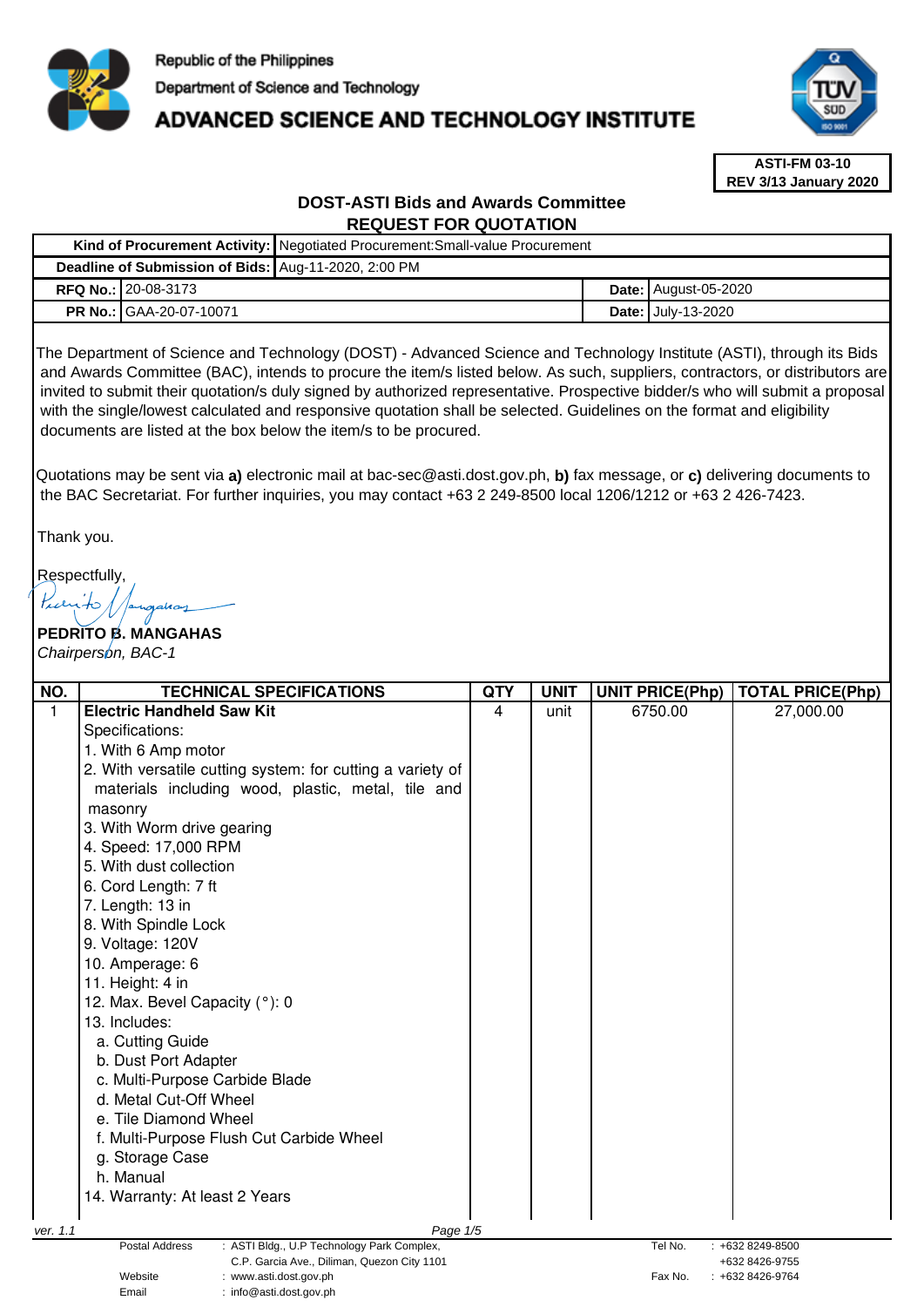|                | Note: The Bidder shall supply all items with the<br>specifications equal to or better than as specified<br>above.<br>Inclusive of all government fees, taxes and duties.<br>Delivery Period: 90 days upon issuance of NTP                                                                                                                                                                                                                                                                                                                                                                                                                             |                |      |         |           |
|----------------|-------------------------------------------------------------------------------------------------------------------------------------------------------------------------------------------------------------------------------------------------------------------------------------------------------------------------------------------------------------------------------------------------------------------------------------------------------------------------------------------------------------------------------------------------------------------------------------------------------------------------------------------------------|----------------|------|---------|-----------|
| $\overline{2}$ | <b>Toolbox</b><br>Specifications:<br>1. Dimension (L x W x H): 19.9 x 12.3 x 9.6 in (505.46 x<br>312.42 x 243.84 mm)<br>2. Weight: 3.27 kg (7.23 lbs)<br>3. Removable dividers for customized organization of<br>tools and parts<br>4. With easy access to both hand and power tools<br>5. Removable lid with side latches for easy connecting<br>and detaching<br>6. With lid organizer for small parts and accessories<br>Note: The Bidder shall supply all items with the<br>specifications equal to or better than as specified<br>above.<br>Inclusive of all government fees, taxes and duties.<br>Delivery Period: 90 days upon issuance of NTP | 4              | unit | 3000.00 | 12,000.00 |
| 3              | 65L Co-Polymer Container with Lid for 3D Printer<br>consumables<br>Specifications:<br>1. Height: 600mm<br>2. Width: 460mm<br>3. Depth: 350mm<br>4. Volume Capacity: 65L<br>5. Material: Co-Polymer<br>6. Lockable<br>7. Stackable when lids are fitted<br>8. With durable clip on lid<br>9. With removable half opening hinged lid<br>Note: The Bidder shall supply all items with the<br>specifications equal to or better than as specified<br>above.<br>Inclusive of all government fees, taxes and duties.<br>Delivery Period: 90 days upon issuance of NTP                                                                                       | $\overline{2}$ | pc   | 2500.00 | 5,000.00  |
| 4              | Gallon Storage Zipper Reusable Bags for 3D Printer<br>consumables<br>Specifications:<br>1. Dimension: 26.8cm X 27.3cm<br>2. Gallon Size: 3.78L<br>3. 20 bags per pack<br>4. Microwave safe<br>5. BPA free<br>6. Airtight seal<br>Note: The Bidder shall supply all items with the<br>specifications equal to or better than as specified<br>above.                                                                                                                                                                                                                                                                                                    | 5              | pack | 400.00  | 2,000.00  |
| ver. 1.1       | Page 2/5                                                                                                                                                                                                                                                                                                                                                                                                                                                                                                                                                                                                                                              |                |      |         |           |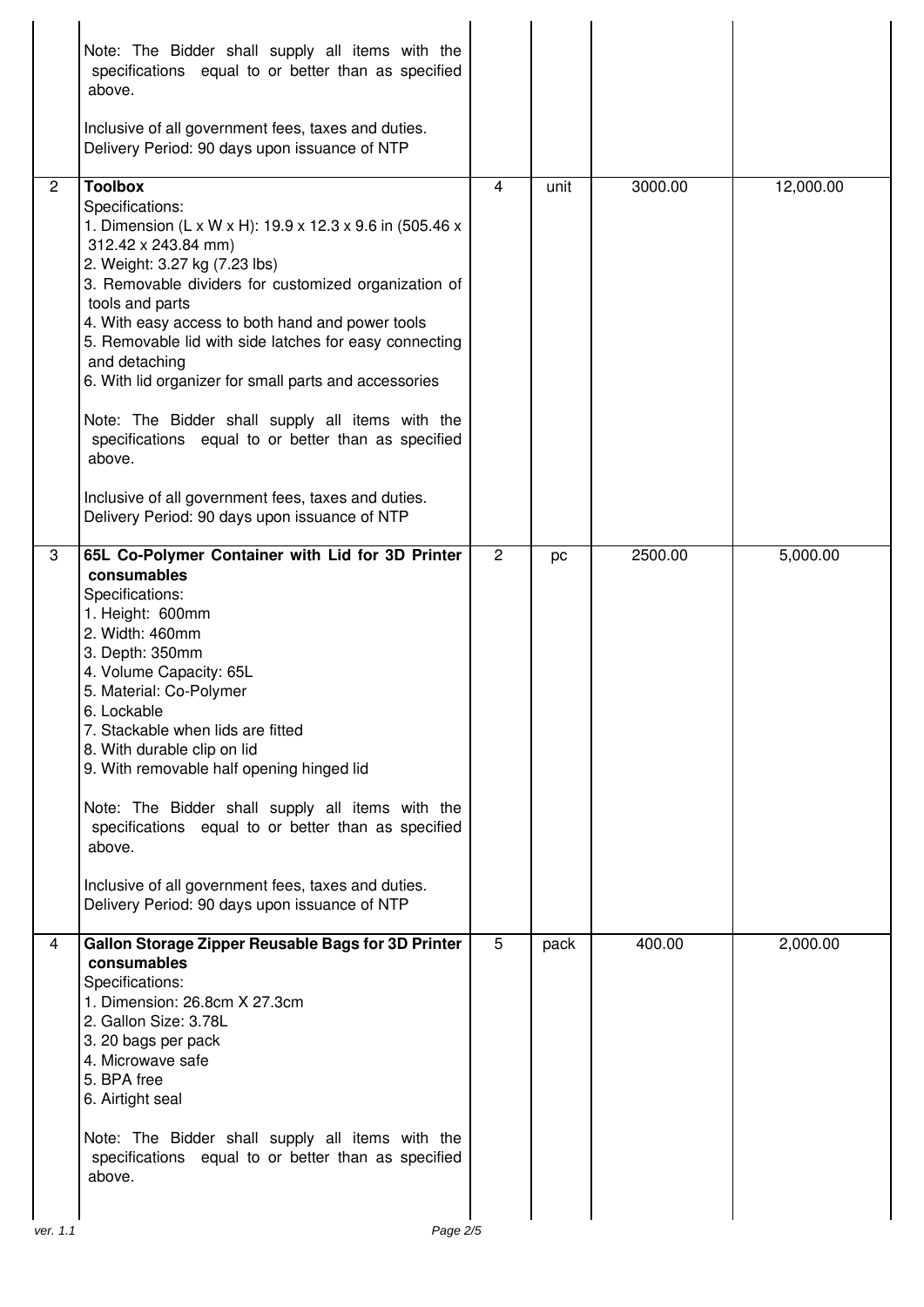|   | Inclusive of all government fees, taxes and duties.<br>Delivery Period: 90 days upon issuance of NTP                                                                                                                                                                                                                                                                                                                                                                                                                                                                                                                                                                                                                                                                                          |              |      |          |           |
|---|-----------------------------------------------------------------------------------------------------------------------------------------------------------------------------------------------------------------------------------------------------------------------------------------------------------------------------------------------------------------------------------------------------------------------------------------------------------------------------------------------------------------------------------------------------------------------------------------------------------------------------------------------------------------------------------------------------------------------------------------------------------------------------------------------|--------------|------|----------|-----------|
| 5 | Nozzles for 3D Printer, 14 pcs per pack<br>Specifications:<br>1. Material: Copper<br>2. Size:<br>a. input diameter: 1.75mm<br>b. output diameter: 0.2mm, 0.3mm, 0.4mm, 0.5mm,<br>0.6mm, 0.8mm, 1.0mm<br>3. Must be compatible with Creality 3D Printer<br>4. Color: Gold<br>5. Quantity: 14 pieces<br>6. Package include<br>a. 2x 0.2mm Nozzle Print Head<br>b. 2x 0.3mm Nozzle Print Head<br>c. 20x 0.4mm Nozzle Print Head<br>d. 2x 0.5mm Nozzle Print Head<br>e. 2x 0.6mm Nozzle Print Head<br>f. 2x 0.8mm Nozzle Print Head<br>g. 2x 1.0mm Nozzle Print Head<br>Note: The Bidder shall supply all items with the<br>specifications equal to or better than as specified<br>above.<br>Inclusive of all government fees, taxes and duties.<br>Delivery Period: 90 days upon issuance of NTP | 6            | pack | 1700.00  | 10,200.00 |
| 6 | Silica Gel Desiccant Absorber for 3D Printer<br><b>Consumables</b><br>Specifications:<br>1. Desiccant Type: Silica Gel<br>2. Mass: 5g<br>3.100 pcs per pack<br>Note: The Bidder shall supply all items with the<br>specifications equal to or better than as specified<br>above.<br>Inclusive of all government fees, taxes and duties.<br>Delivery Period: 90 days upon issuance of NTP                                                                                                                                                                                                                                                                                                                                                                                                      | 1            | pack | 1000.00  | 1,000.00  |
| 7 | 1.0 mm Solder Wire Lead Free<br>Specifications:<br>1. Lead (Pb) free rosin<br>2. Components: Sn 96.5%, Ag 3%, Cu 0.5%<br>3. Wire diameter: 1.0 mm<br>4. Melting point: About 210°C<br>5. Weight: 500 g<br>Note: The Bidder shall supply all items with the<br>specifications equal to or better than as specified<br>above.<br>Inclusive of all government fees, taxes and duties.<br>Delivery Period: 90 days upon issuance of NTP                                                                                                                                                                                                                                                                                                                                                           | 1            | unit | 5500.00  | 5,500.00  |
| 8 | 100W Attenuator<br>Specifications:<br>1. SMA Connector                                                                                                                                                                                                                                                                                                                                                                                                                                                                                                                                                                                                                                                                                                                                        | $\mathbf{1}$ | unit | 24683.00 | 24,683.00 |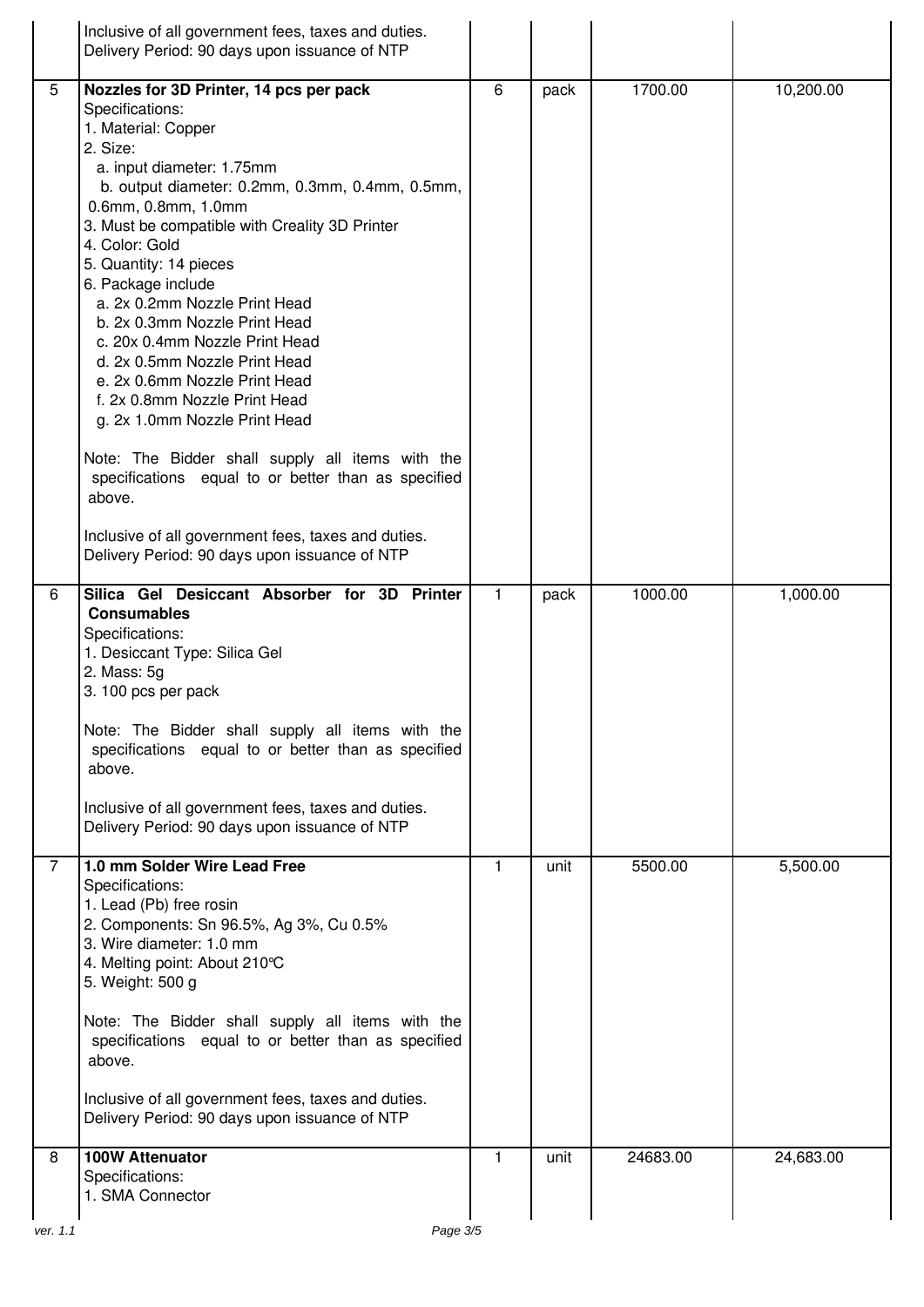|                                                                                                         | 2. 20 dB Fixed Attenuator<br>3. DC - 18000MHz<br>4.50 Ohm<br>5. 20 W Power Rating<br>Note: The Bidder shall supply all items with the<br>specifications equal to or better than as specified<br>above.<br>Inclusive of all government fees, taxes and duties.<br>Delivery Period: 90 days upon issuance of NTP                                                                                                                                                                                                             |                |      |          |                |
|---------------------------------------------------------------------------------------------------------|----------------------------------------------------------------------------------------------------------------------------------------------------------------------------------------------------------------------------------------------------------------------------------------------------------------------------------------------------------------------------------------------------------------------------------------------------------------------------------------------------------------------------|----------------|------|----------|----------------|
| 9                                                                                                       | <b>B71 Duplexer</b><br>Specifications:<br>1. LTE Band 71 Duplexer<br>2.80×160×40mm<br>3. RX: 663~698MHz<br>4. TX: 617~652MHz<br>5. Insertion Loss: max. 1.8dB<br>6. Ripple: 0.8dB<br>7. Isolation: $<$ 50 dB<br>8. VSWR: 1.3<br>9. Power: 20W<br>10. Connector: SMA-F<br>11. Temp.: -30~+70°C<br>Note: The Bidder shall supply all items with the<br>specifications equal to or better than as specified<br>above.<br>Inclusive of all government fees, taxes and duties.<br>Delivery Period: 90 days upon issuance of NTP | $\overline{2}$ | unit | 27950.00 | 55,900.00      |
| 10                                                                                                      | <b>U-Lift Pallet Jack</b><br>Specifications:<br>1. Capacity: 2.5 TONS<br>2. Lifting Heights: 685 X 1220 X 80 mm<br>3. Roller: Single Roller<br>Note: The Bidder shall supply all items with the<br>specifications equal to or better than as specified<br>above.<br>Inclusive of all government fees, taxes and duties.<br>Delivery Period: 90 days upon issuance of NTP                                                                                                                                                   | 1              | unit | 19000.00 | 19,000.00      |
|                                                                                                         | TOTAL APPROVED BUDGET FOR THE CONTRACT:                                                                                                                                                                                                                                                                                                                                                                                                                                                                                    |                |      |          | Php 162,283.00 |
| <b>GUIDELINES</b>                                                                                       |                                                                                                                                                                                                                                                                                                                                                                                                                                                                                                                            |                |      |          |                |
|                                                                                                         | A. Submission of Quotations                                                                                                                                                                                                                                                                                                                                                                                                                                                                                                |                |      |          |                |
|                                                                                                         | 1. Quotation/s shall include the Request for Quotation and/or the Purchase Request Number as state above;                                                                                                                                                                                                                                                                                                                                                                                                                  |                |      |          |                |
| 2. Pictures or brand/model names or numbers, if applicable, should be specified in the quotation/s; and |                                                                                                                                                                                                                                                                                                                                                                                                                                                                                                                            |                |      |          |                |

3. Quotation/s must be signed by the company's duly authorized representative.

## **B. Eligibiliy Requirements**

Pursuant to Annex "H" or Consolidated Guidelines for the Alternative Methods of Procurement of the 2016 Implementing Rules and Regulations (IRR) of Republic Act (RA) No. 9184, as amended by Government Procurement Policy Board Resolution No. 21-2017 dated 30 May 2017, the following documents shall be submitted except for Repeat Order, Shopping under Section 52.1(a), and Negotiated Procurement under Sections 53.1 (Two-Failed Biddings), and 53.5 (Agency-to-Agency):